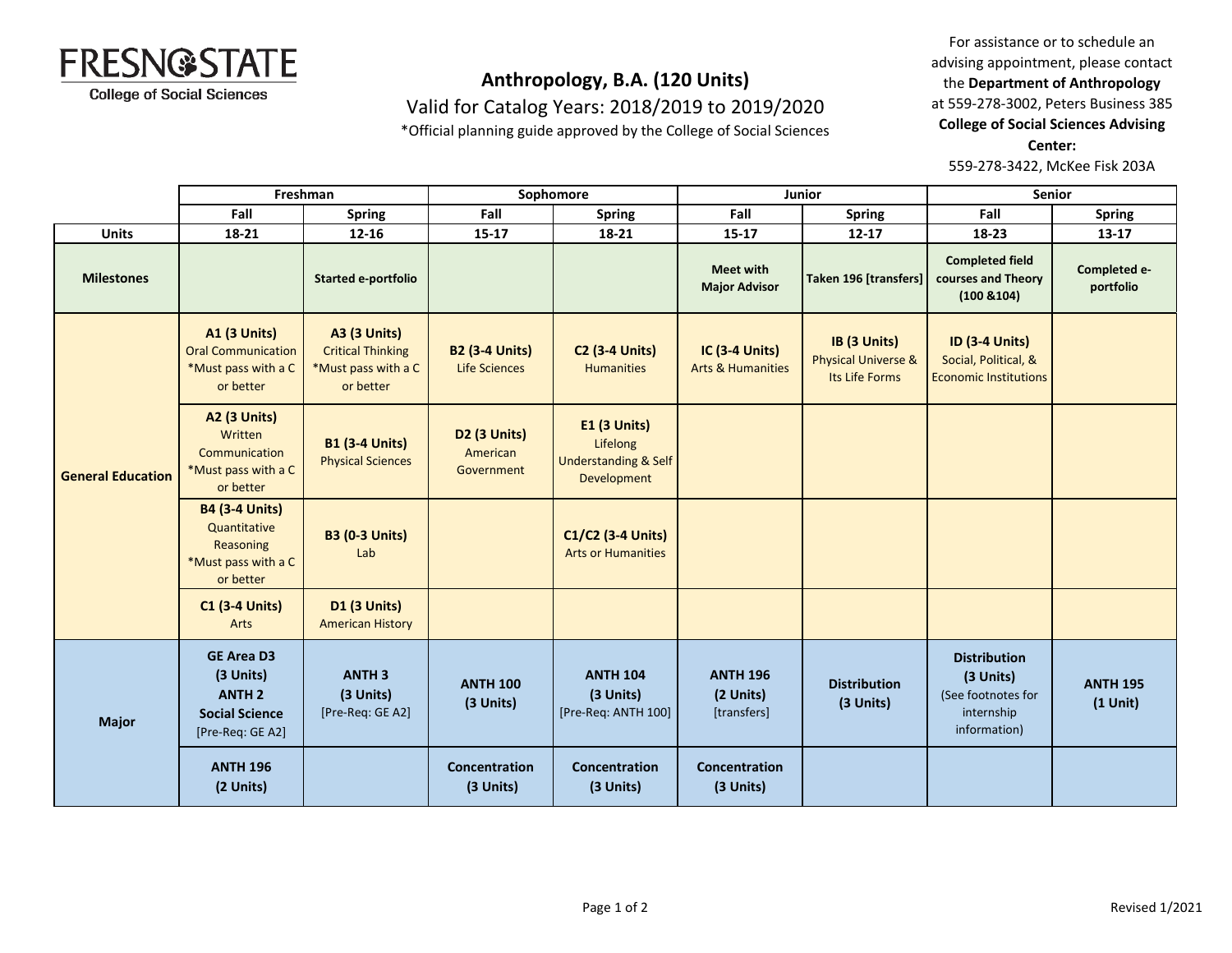

Valid for Catalog Years: 2018/2019 to 2019/2020

\*Official planning guide approved by the College of Social Sciences

For assistance or to schedule an advising appointment, please contact the **Department of Anthropology** at 559-278-3002, Peters Business 385 **College of Social Sciences Advising Center:**  559-278-3422, McKee Fisk 203A

**Fall Spring Fall Spring Fall Spring Fall Spring Units 18-21 12-16 15-17 18-21 15-17 12-17 18-23 13-17 Freshman Sophomore Junior Senior Elective Elective Elective MI (3 Units)** Multicultural/ International **UDWS (0-4 Units)** \*Upper Division Writing Exam OR "W" Course (must pass with a C or better) **Elective Elective Elective Elective Elective Elective Elective Elective Elective Elective Additional Graduation Requirements**

#### **FOOTNOTES:**

**Prerequisites/Corequisites:** Other restrictions may apply. Please see your course catalog for detailed prerequisite/corequisite requirements.

**Grade Requirements:** CR/NC grading is not permitted in the anthropology major or minor unless the grading method for the course is CR/NC only.

**Concentration:** Select three UD courses within a subdiscipline (cultural, physical, or archaeology). ANTH 161 cannot be taken to satisfy the Physical Anthropology concentration.

**Distribution:** Select two UD courses, one in each of the remaining subdisciplines other than concentration. Please see the Department of Anthropology for internship options.

**Electives (35-38 units):** Units in this area may be used toward a double major or minor. Students must earn a minimum of 120 units total to graduate. The number of required elective units may vary, depending on the amount of units earned from major and GE courses.

**Upper Division Writing Skills requirement (UDWS):** All undergraduate students must demonstrate competency in writing skills by passing the Upper Division Writing Exam (UDWE) or by obtaining a C or better in an approved upper division writing course, identified by the letter "W."

Substitutions: If substitutions/exceptions/waivers are made for any major courses that also meet GE and/or the Multicultural/International graduation requirement, the student is responsible for completing additional courses to satisfy the respective areas (GE and/or MI). This also includes the upperdivision writing requirement.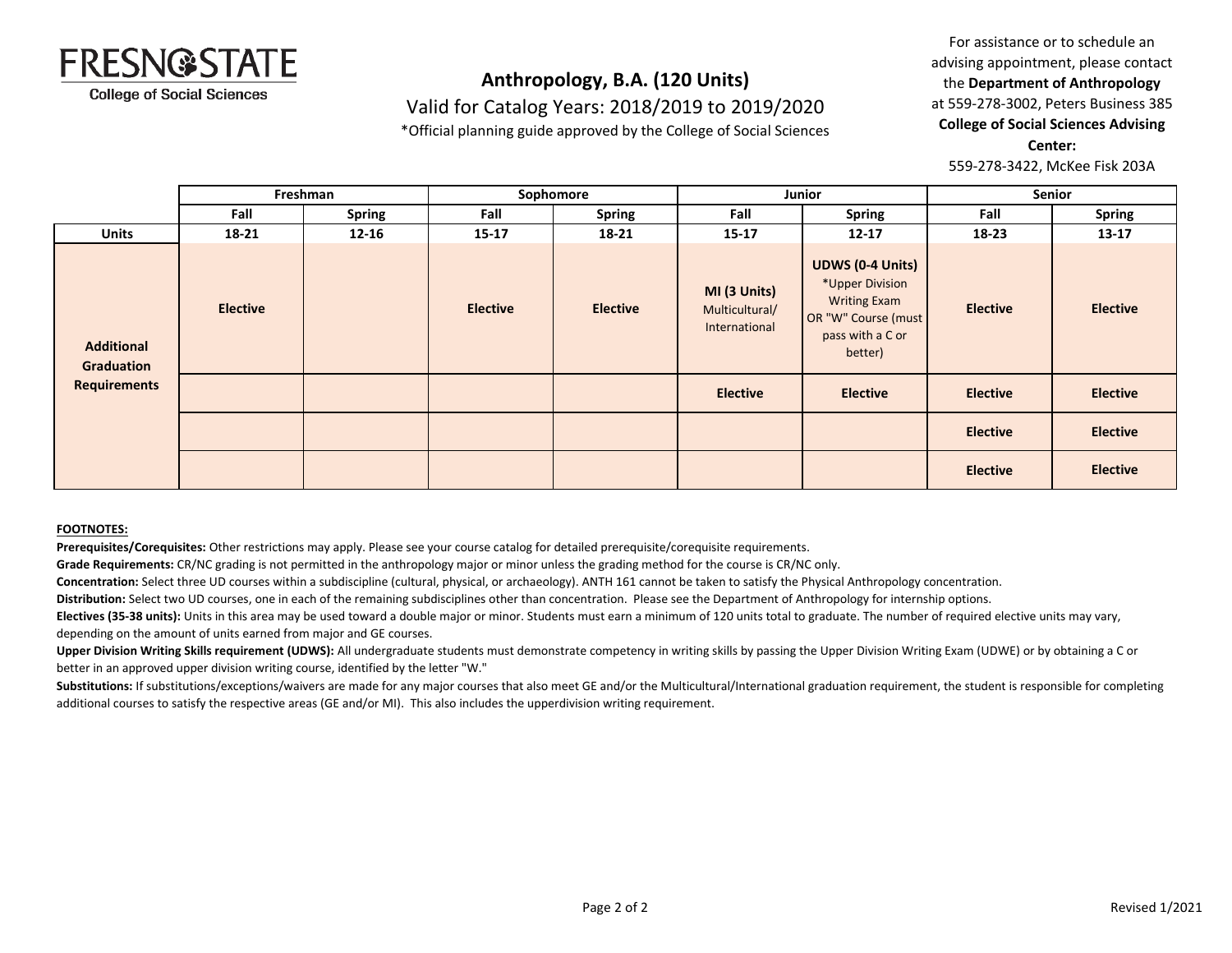

Valid for Catalog Years: 2011/2012 to 2016-2017

\*Official planning guide approved by the College of Social Sciences

For assistance or to schedule an advising appointment, please contact the **Department of Anthropology** at 559-278-3002, Peters Business 385 **College of Social Sciences Advising Center:**  559-278-3422, McKee Fisk 203A

|                             | Freshman                                                                                     |                                                                                     | Sophomore                                          |                                                                     | Junior                                                       |                                                                                                                         | <b>Senior</b>                                                                        |                          |
|-----------------------------|----------------------------------------------------------------------------------------------|-------------------------------------------------------------------------------------|----------------------------------------------------|---------------------------------------------------------------------|--------------------------------------------------------------|-------------------------------------------------------------------------------------------------------------------------|--------------------------------------------------------------------------------------|--------------------------|
|                             | Fall                                                                                         | <b>Spring</b>                                                                       | Fall                                               | <b>Spring</b>                                                       | Fall                                                         | <b>Spring</b>                                                                                                           | Fall                                                                                 | <b>Spring</b>            |
| <b>Units</b>                | 18-21                                                                                        | $12 - 16$                                                                           | $15 - 17$                                          | 18-21                                                               | $15 - 17$                                                    | $12 - 17$                                                                                                               | 18-23                                                                                | $13-17$                  |
| General<br><b>Education</b> | <b>A1 (3 Units)</b><br><b>Oral Communication</b><br>*Must pass with a C<br>or better         | <b>A3 (3 Units)</b><br><b>Critical Thinking</b><br>*Must pass with a C<br>or better | <b>B2 (3-4 Units)</b><br><b>Life Sciences</b>      | <b>C2 (3-4 Units)</b><br><b>Humanities</b>                          | IC (3-4 Units)<br><b>Arts &amp; Humanities</b>               | IB (3 Units)<br><b>Physical Universe &amp;</b><br>Its Life Forms                                                        | <b>ID (3-4 Units)</b><br>Social, Political, &<br><b>Economic Institutions</b>        |                          |
|                             | <b>A2 (3 Units)</b><br>Written<br>Communication<br>*Must pass with a C<br>or better          | <b>B1 (3-4 Units)</b><br><b>Physical Sciences</b>                                   | D <sub>2</sub> (3 Units)<br>American<br>Government | <b>E1 (3 Units)</b><br>Lifelong Understanding<br>& Self Development | MI (3 Units)<br>Multicultural/International                  |                                                                                                                         |                                                                                      |                          |
|                             | <b>B4 (3-4 Units)</b><br>Quantitative<br>Reasoning<br>*Must pass with a C<br>or better       | <b>B3 (0-3 Units)</b><br>Lab                                                        |                                                    | C1/C2 (3-4 Units)<br><b>Arts or Humanities</b>                      |                                                              |                                                                                                                         |                                                                                      |                          |
|                             | <b>C1 (3-4 Units)</b><br>Arts                                                                | D1 (3 Units)<br><b>American History</b>                                             |                                                    |                                                                     |                                                              |                                                                                                                         |                                                                                      |                          |
| <b>Major</b>                | <b>GE Area D3</b><br>(3 Units)<br><b>ANTH 2</b><br><b>Social Science</b><br>[Pre-Rea: GE A2] | ANTH 3 (3 Units)<br>[Pre-Req: GE A2]                                                | <b>ANTH 100</b><br>(3 Units)                       | <b>ANTH 104</b><br>(3 Units)<br>[Pre-Req: ANTH 100]                 |                                                              |                                                                                                                         | <b>Distribution</b><br>(3 Units)<br>(See footnotes for<br>internship<br>information) | <b>ANTH 195 (1 Unit)</b> |
|                             |                                                                                              |                                                                                     | Concentration<br>(3 Units)                         | Concentration<br>(3 Units)                                          | <b>ANTH 101 (6 Units)</b><br>or<br><b>ANTH 111 (6 Units)</b> |                                                                                                                         |                                                                                      |                          |
|                             |                                                                                              |                                                                                     |                                                    |                                                                     | $\left  \right $<br><b>Concentration</b><br>Units)           | <b>Distribution</b><br>(3 Units)                                                                                        |                                                                                      |                          |
| <b>Electives</b>            | <b>Elective</b>                                                                              |                                                                                     | <b>Elective</b>                                    | <b>Elective</b>                                                     | <b>Elective</b>                                              | <b>UDWS (0-4 Units)</b><br>*Upper Division<br><b>Writing Exam</b><br>OR "W" Course (must<br>pass with a C or<br>better) | <b>Elective</b>                                                                      | <b>Elective</b>          |